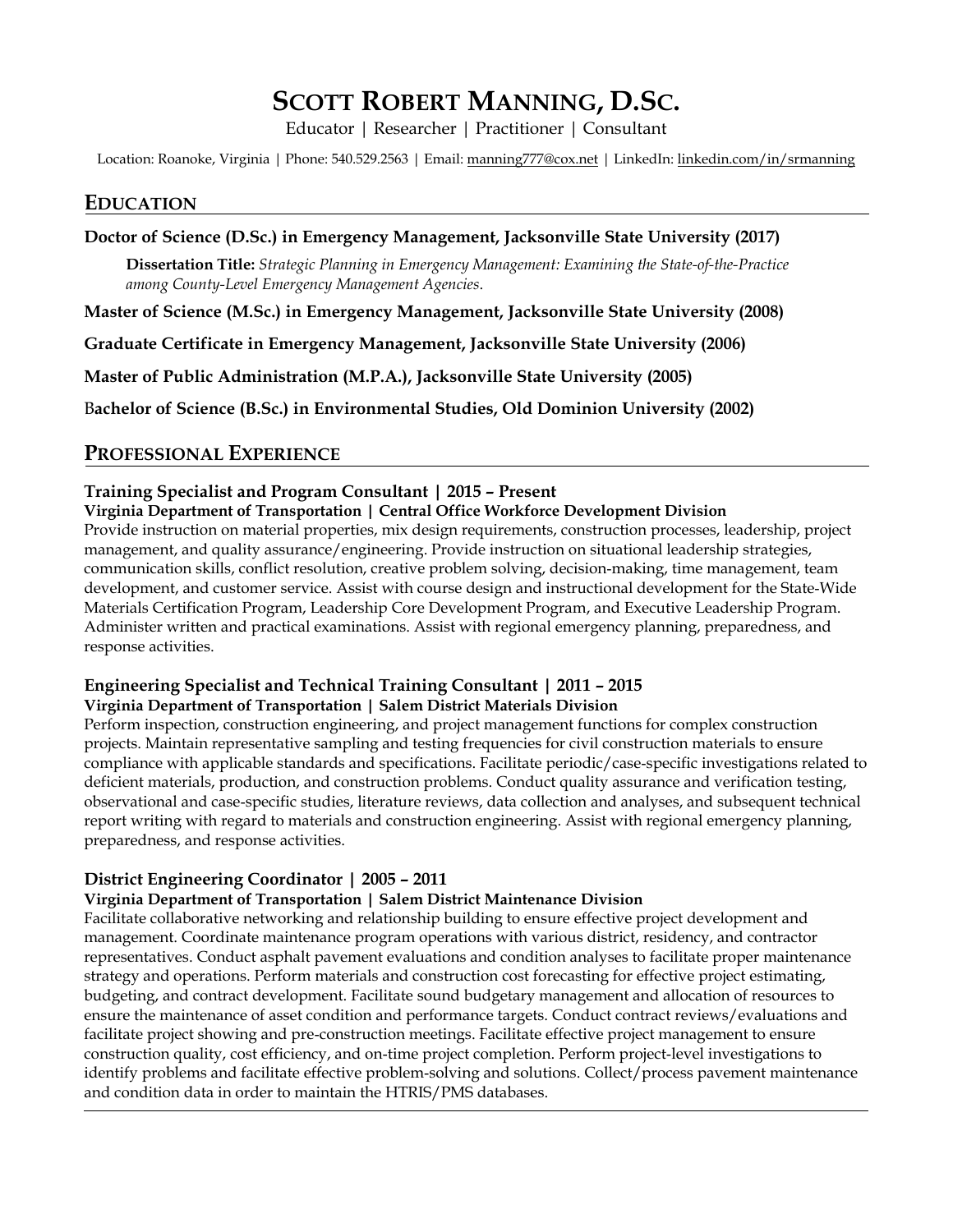# **ACADEMIC EXPERIENCE**

### **Research Assistant and Adjunct Instructor | 2012 ‐ 2017**

### **Jacksonville State University | Department of Emergency Management**

Conduct research on various emergency management topics as needed, to include community resilience studies in conjunction with the Community and Regional Resilience Institute (CARRI) and evaluation of the FEMA and Alabama Disaster Case Management Program. Current research focus includes Social Media Use in Emergency Management, Strategic Planning for Emergency Management, Disaster Case Management, and Post‐Disaster Project Management Applications. Provide instruction on public administration and policy in emergency management and planning/preparedness activities for homeland security at the undergraduate level. Conduct course‐related research on various emergency management and homeland security topics. Courses taught include:

EM 371 – Public Administration and Policy in Emergency Management

EM 483 – Homeland Security Planning and Preparedness

### **Graduate Teaching Assistant | 2011 – 2014**

#### **Jacksonville State University | Department of Emergency Management**

Performed various administrative and course management activities, to include developing course rubrics, evaluating student work, and maintaining web-based courses in Blackboard. Assisted in teaching courses on leadership, organizational behavior, and comprehensive emergency management at the graduate level. Graduate courses assisted with include:

EM 505 – Foundations of Emergency Management

EM 590 – Capstone in Emergency Management

EM 598 – Emergency Management Leadership and Organizational Behavior

# **PROFESSIONAL CERTIFICATIONS**

#### **Project Management Professional (PMP) | Credential ID#: 2564606 Project Management Institute | Newtown Square, Pennsylvania**

### **PUBLICATIONS**

### **Book Reviews and Peer‐Reviewed Journal Articles**

Manning, Scott (Under Review). "Strategic Planning in Emergency Management: Highlighting the Critical Role (and Impacts) of the Planning Process," Journal of Homeland Security and Emergency Management, XX(X).

Manning, Scott R. (Under Review). "Examining the Factors that Influence the Strategic Planning Adoption in Emergency Management," Journal of Emergency Management, XX(X).

Manning, Scott R. (2020). "Exploring the Process of Strategic Planning in Emergency Management," International Journal of Emergency Management, (ahead-of-print).

Manning, Scott R. (2020). "Strategic Planning in Emergency Management: Evaluating the Impacts on Local Program Quality," Journal of Homeland Security and Emergency Management, (ahead-of-print).

Manning, Scott R. and Jane A. Kushma. (2016). "A Systematic Review of the International Disaster Case Management Literature in the Aftermath of Hurricane Katrina," International Journal of Emergency Management, 12(3).

Manning, Scott R. (2013). "Review of Emergency Management: The American Experience 1900‐2010," Journal of Homeland Security and Emergency Management, 10(1).

Manning, Scott R. (2012). "Review of Freedom and Order: How Democratic Governments Restrict Civil Liberties after Terrorist Attacks – and Why Sometimes They Don't," Journal of Homeland Security and Emergency Management, 9(1).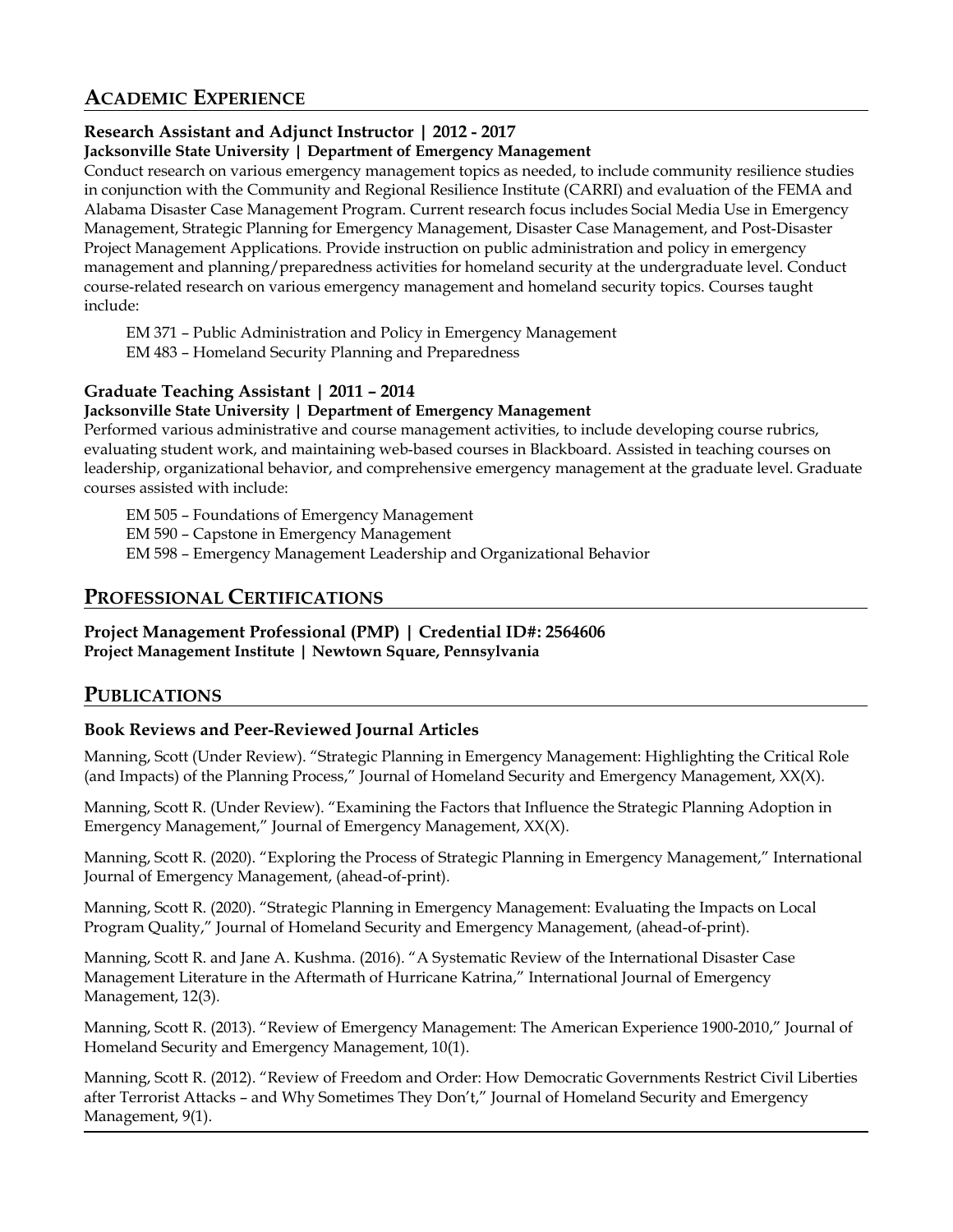# **PUBLICATIONS (CONTINUED)**

### **Program and Policy Evaluations**

Kushma, Jane A., Linda Plotnick, Scott Manning, and Michael Ryan. (2013). "An Evaluation of the Alabama Disaster Case Management Program," *Center for Disaster and Community Resilience - Jacksonville State University*.

### **Technical Reports**

Manning, Scott R. (2011). "From Vision to Implementation: Enhancing the Recovery Process through Integrated Knowledge, Planning, and Project Management," *Project Management Institute Educational Foundation*.

Manning, Scott R. (2008). "Report on the Use of High-RAP Asphalt Cement Concrete." *Virginia Department of Transportation*.

## **CONFERENCE PRESENTATIONS**

Manning, Scott, Jane Kushma, James Keck, and Irmak Renda-Tanali, "Online Educational Programs for Emergency Management and Homeland Security," *Federal Emergency Management Agency*: 17th Annual Higher Education Conference, June 2015.

Manning, Scott and Jane Kushma, "The Hurricane Katrina Influence on Disaster Case Management Programs and Process," *Millersville University, Center for Disaster Research and Education*: An International Research Symposium on the Global Katrina Effect, October 2014.

Manning, Scott and Jane Kushma, "Towards an Evidence-Based Practice in Emergency Management: The Role of Evaluation Research," *Federal Emergency Management Agency*: First Annual Emergency Management Theory and Research Workshop, June 2014.

Manning, Scott and Jane Kushma, "Using Disaster Research: Towards an Evidence-Based Practice for Emergency Management," *International Association of Emergency Management*: Region 4 & 5 Training Summit, May 2014.

Manning, Scott, "Review and Analysis of Longitudinal Joint Density Testing," *Virginia Department of Transportation*: Western Virginia Regional Asphalt Conference, March 2014.

Manning, Scott, Jane Kushma, John Finn, Steve Reissman, and Joseph Barbera, "Generating meaningful research questions," *Federal Emergency Management Agency*: 15th Annual Higher Education Conference, June 2012.

# **PROFESSIONAL ACTIVITIES**

Committee Member, Jacksonville State University's Master of Public Administration (M.P.A.) Advisory Committee | 2017-Current

Peer Reviewer, Journal of Homeland Security and Emergency Management | 2011-Current

Peer Reviewer, Information Systems for Crisis Response and Management | 2011-2015

Chapter Secretary (JSU), International Association of Emergency Managers | 2013-2015

Executive Committee Member, American Society for Public Administration Section on Complexity and Network Studies | 2012-2015

Committee Member, Project Management Methodology for Post-Disaster Reconstruction, Project Management Institute | 2012-2014